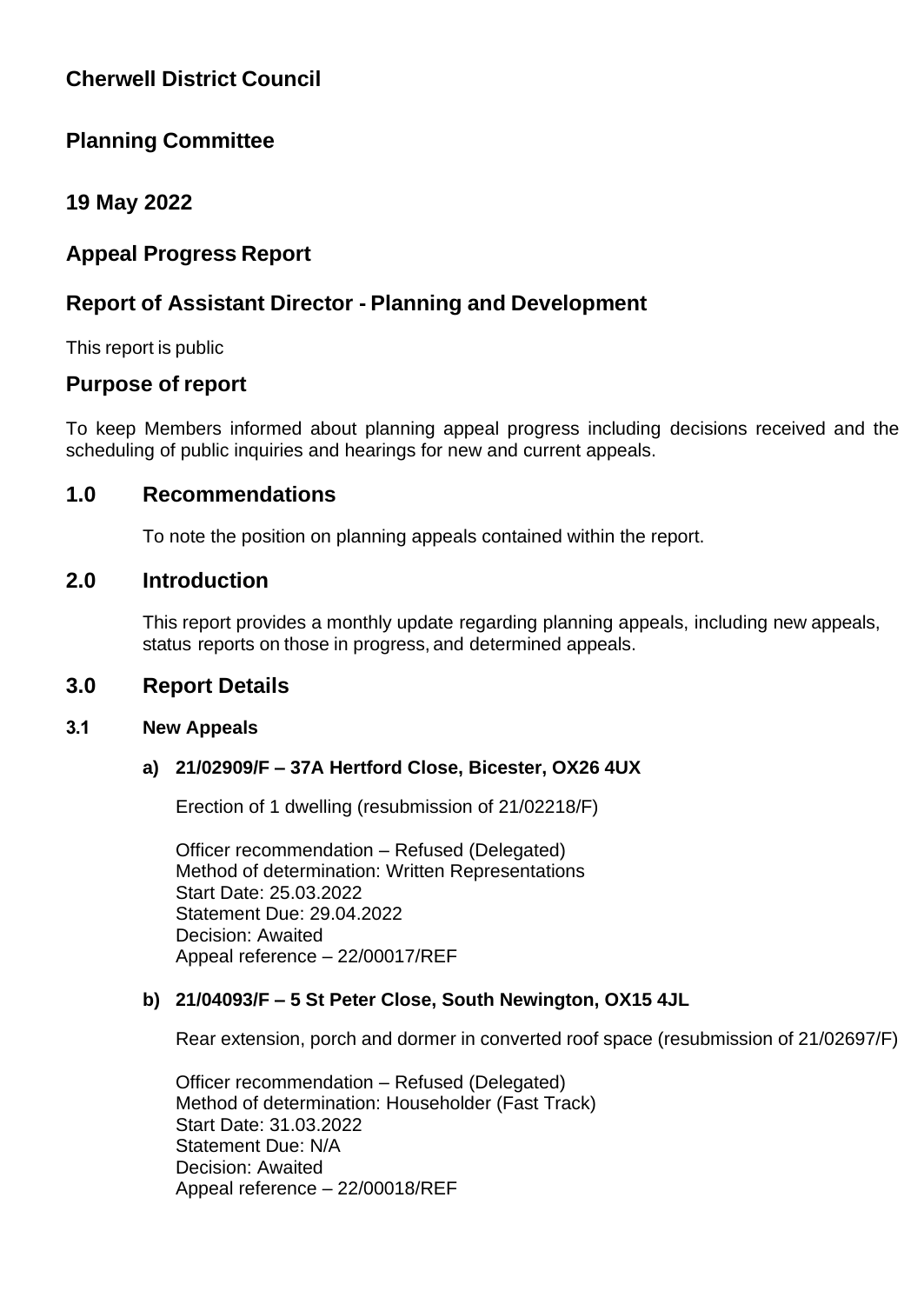# **c) 21/04202/F – Former Buzz Bingo, Bolton Road, Banbury, OX16 5UL**

Redevelopment for 80 retirement living apartments including communal facilities, access, car parking and landscaping.

Officer recommendation – Non-Determination Method of determination: Public Inquiry, Start date: 9<sup>th</sup> August 2022 Start Date: 19.04.2022 Statement Due: 24.05.2022 Decision: Awaited Appeal reference – 22/00019/NON

## **d) 21/02986/F – 2 The Orchard, Horton Cum Studley, OX33 1BW**

Two storey rear/side extension and associated internal alterations

Officer recommendation – Refused (Delegated) Method of determination: Householder (Fast Track) Start Date: 20.04.2022 Statement Due: N/A Decision: Awaited Appeal reference – 22/00020/REF

### **e) 21/03452/TEL56 – Street Record, Station Road, Kirtlington**

Proposed 15.0m Phase 8 Monopole C/W wrapround Cabinet at base and associated ancillary works.

Officer recommendation – Refused (Delegated) Method of determination: Written Representations Start Date: 21.04.2022 Statement Due: 26.05.2022 Decision: Awaited Appeal reference – 22/00021/REF

### **f) 21/01818/F – Pakefield House, St Johns Street, Bicester, OX26 6SL**

Redevelopment of the site to form 38 no. Retirement apartments including communal facilities, access, car parking and landscaping

The appeal is a non-determination appeal however the application was heard at Planning Committee on 13<sup>th</sup> January 2022. Officer recommendation – Refusal (Committee) Method of determination: Written Representations Start Date: 21.04.2022 Statement Due: 26.05.2022 Decision: Awaited Appeal reference – 22/00021/REF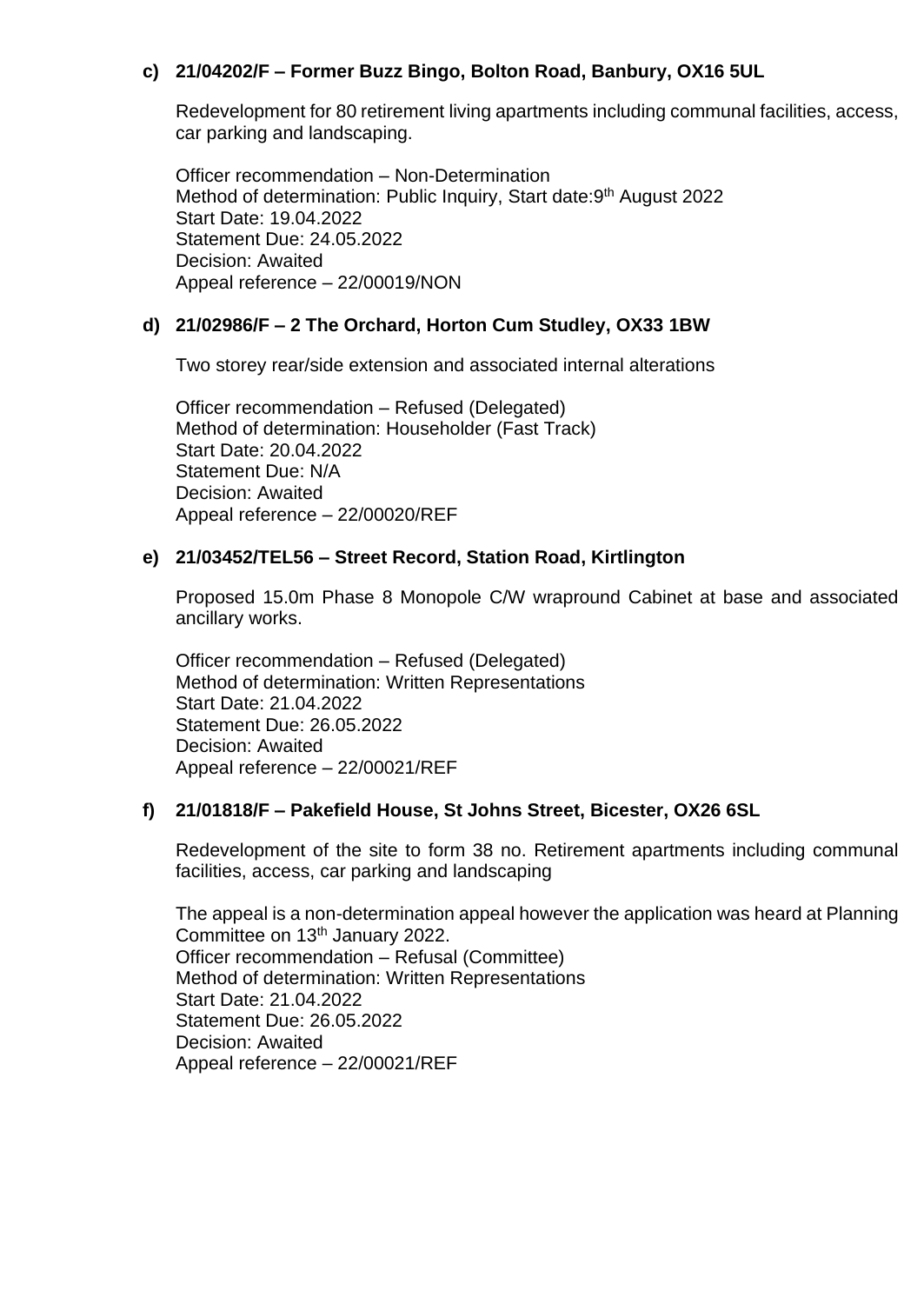# **g) 22/0173/CLUP – 15 Arncott Road, Piddington, OX25 1PS**

Certificate of Lawfulness of Proposed Development for the erection of a wooden workshop to be use for dog grooming services. Officer recommendation – Refused (Delegated) Method of determination: Written Representations Start Date: 05.05.2022 Statement Due: 16.06.2022 Decision: Awaited Appeal reference – 22/00023/REF

## **3.2 New Enforcement Appeals**

None

## **3.3 Appeals in Progress**

### **a) 20/01122/F - OS Parcel 9635 North East of HMP Bullingdon Prison, Widnell Lane, Piddington**

Material Change of Use of land to use as a residential caravan site for 12no. gypsy/ traveller families, each with two caravans, including improvement of access,laying of hardstanding and installation of package sewage treatment plant.

Officer recommendation – Refused (Committee) Method of determination: Hearing – date to be confirmedStart Date: 08.10.2021 Statement Due: 26.11.2021 Decision: Awaited Appeal reference – 21/00033/REF

# **b) 20/01180/F - OS Parcel 2172 SE Of Vicarage Lane, Piddington**

Siting of timber cabin for occupation by a rural worker

Officer Recommendation – Refused (Delegated) Method of determination: Hearing – Tuesday 10th May 2022 Start Date: 09.12.2021 Statement due: 13.01.2022 Decision: Awaited Appeal reference 21/00045/REF

# **c) 20/01747/F - Land south side of Widnell Lane, Piddington**

Change of use of land to a 6no. pitch Gypsy and Traveller site to include 6no mobiles, 6no tourers and associated operational development including hardstanding and fencing.

Officer recommendation – Refused (Committee) Method of determination: Written Representations Start Date: 12.02.2021 Statement Due: 19.03.2021 Decision: Awaited Appeal reference – 21/00003/REF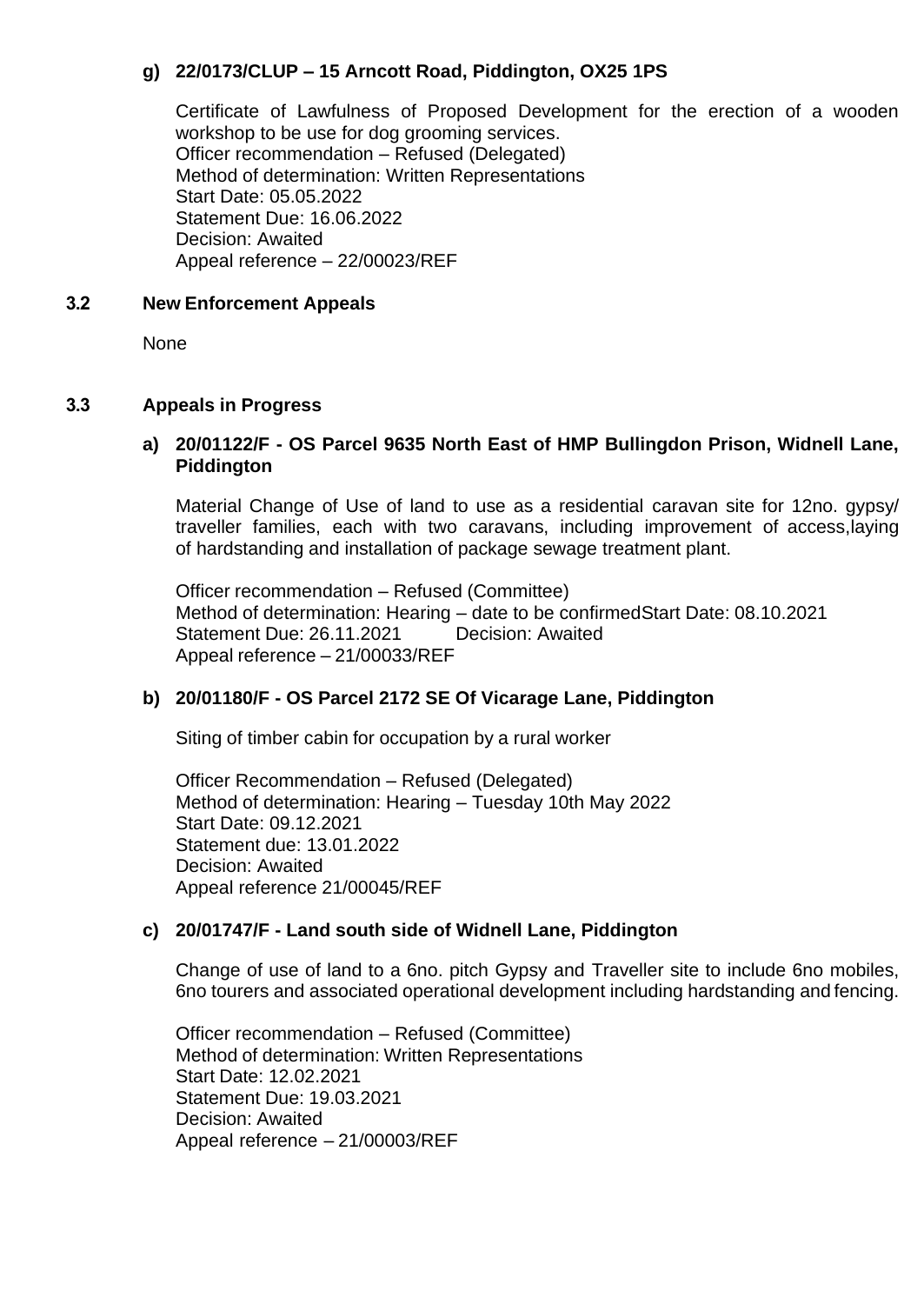# **d) 20/02192/LB - Manor Farm, Station Road, Hook Norton, OX15 5LS**

Repairs, alterations and extension to dwellinghouse. Alterations to agricultural buildings to facilitate their conversion to ancillary residential use and erection of newbuildings to be used ancillary to the dwellinghouse. Associated landscaping.

Officer Recommendation – Refused (Delegated) Method of determination: Hearing - 18<sup>th</sup>/19<sup>th</sup> May 2022Start Date: 30.11.2021 Statement due: 19.02.2022 Decision: Awaited Appeal reference: 21/00037/REF

## **e) 20/02193/F – Manor Farm, Station Road, Hook Norton, OX15 5LS**

Repairs, alterations and extension to dwellinghouse. Alterations to agricultural buildings to facilitate their conversion to ancillary residential use and erection of newbuildings to be used ancillary to the dwellinghouse. Associated landscaping.

Officer Recommendation – Refused (Delegated) Method of determination: Hearing - 18<sup>th</sup>/19<sup>th</sup> May 2022Start Date: 30.11.2021 Statement due: 19.02.2022 Decision: Awaited Appeal reference 21/00036/REF

## **f) 20/02446/F – Glebe Farm, Boddington Road, Claydon, Banbury, OX17 1TD**

Formation of inland waterways marina with ancillary facilities building, car parking,access and associated landscaping including the construction of a new lake - re- submission of 18/00904/F

Officer Recommendation – Approval (Committee) Method of determination: Written RepresentationsStart Date: 09.12.2021 Statement due: 13.01.2022 Decision: Awaited Appeal reference 21/00046/REF

### **g) 20/03635/F – Land Adjacent to 1 Coleridge Close, Bicester, OX26 2XR**

Erection of one bedroom bungalow and associated worksOfficer Recommendation – Refusal (Delegated) Method of determination: Written RepresentationsStart Date: 07.12.2021 Statement date:11.01.2022 Decision: Awaited Appeal reference – 21/00043/REF

### **h) 21/00500/OUT – Land North of Railway House, Station Road, Hook Norton**

Erection of up to 43 new homes, access from Station Road and associated worksincluding attenuation pond

Officer Recommendation – Approval (Committee) Method of determination: Hearing – Tuesday 14<sup>th</sup> June 2022 Start Date: 09.12.2021 Statement due: 13.01.2022 Decision: Awaited Appeal reference 21/00044/REF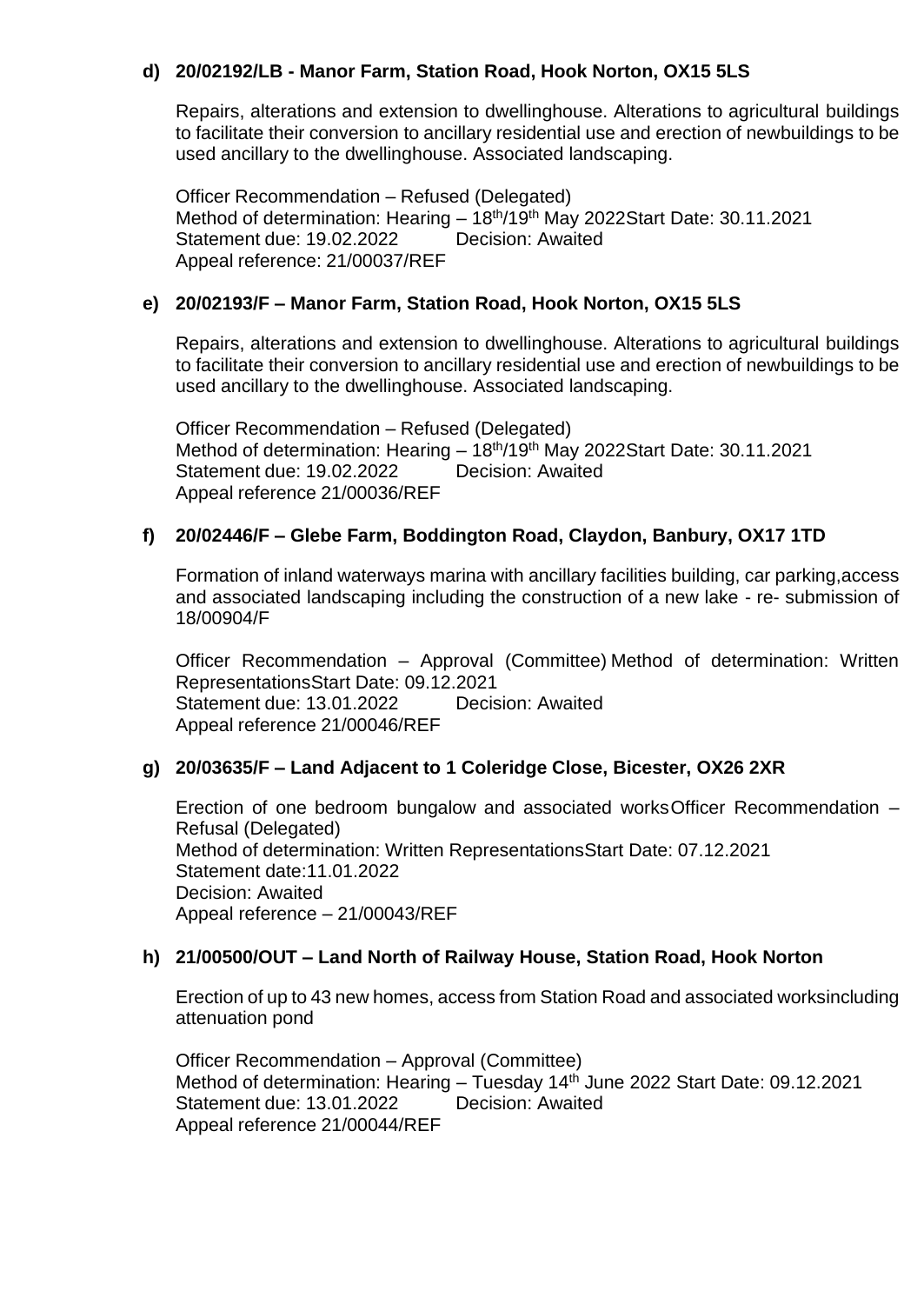# **i) 21/01488/F – The Old Bakehouse, Bakers Lane, Swalcliffe, OX15 5EN**

Single storey extensions and conversion of garage to habitable accommodation

Officer Recommendation – Refused (Delegated) Method of determination: Written RepresentationsStart Date: 25.01.2022 Statement due: 01.03.2022 Decision: Awaited Appeal reference 22/00008/REF

### **j) 21/01489/LB - The Old Bakehouse, Bakers Lane, Swalcliffe, OX15 5EN**

Single storey extensions and garage conversion

Officer Recommendation – Refused (Delegated) Method of determination: Written Representations Start Date: 25.01.2022 Statement due: 01.03.2022 Decision: Awaited Appeal reference 22/00009/REF

#### **k) 21/02007/F – 15 Heath Close, Milcombe, OX15 4RZ**

To complete driveway by replacing breeze block section with block paving to match. Also to complete the dropped kerb to fall in line with the full width of the house. To install either two or three lower trims and one angled trim. (resubmission of 21/01238/F)

Officer recommendation – Refused (Delegated) Method of determination: Written Representations Start Date: 15.03.2022 Statement Due: 19.04.2022 Decision: Awaited Appeal reference – 22/00016/REF

#### **l) 21/02346/F – 1 Cranesbill Drive, Bicester, OX26 3WG**

Loft conversion with rooflights to front roof slope and dormer extension to rear roof slope.

Officer Recommendation – Refused (Delegated) Method of determination: Householder (Fast Track) Start Date: 21.02.2022 Statement due: N/A Decision: Awaited Appeal reference - 22/00014/REF

#### **3.4 Enforcement Appeals in Progress**

#### **a) 21/00215/ENF – Land Adjacent To 1 Coleridge Close, Bicester, OX26 6XR**

Appeal against the enforcement notice served for 'Without planning permission, the erection of a timber fence above 1 metre in height and adjacent to a highway'

Method of determination: Written RepresentationsStart Date: 26.01.2022 Statement due: 09.03.2022 Decision: Awaited Appeal reference 22/00011/ENF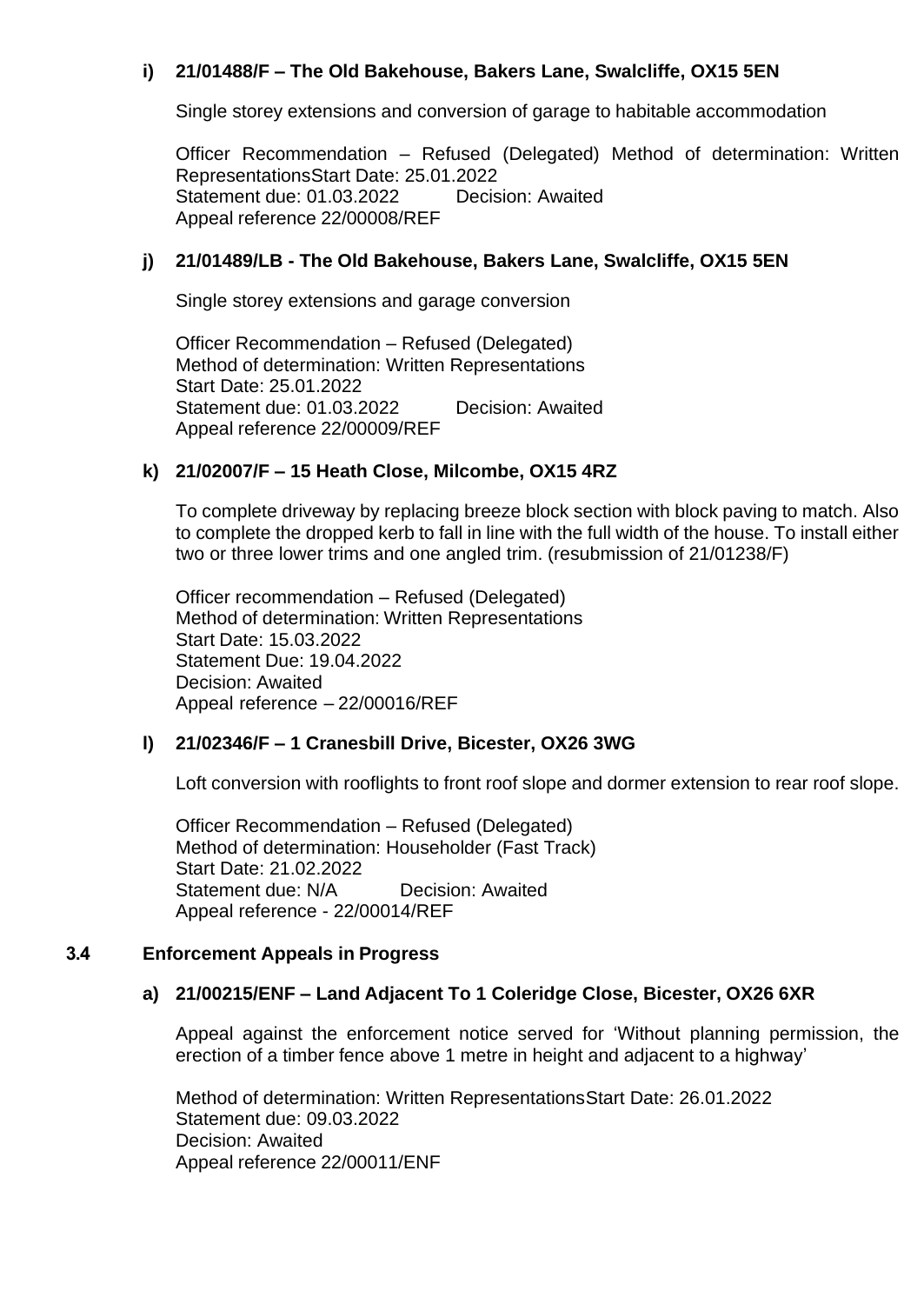## **b) 20/00115/HH - Thames Valley Police, Headquarters South, 169 Oxford Road, Kidlington, OX5 2NX**

Appeal against the decision by the Council not to issue a remedial notice on a high hedge complaint made by a local resident.

Start date: 31.01.2020 Questionnaire due: 28.02.2022

#### **3.5 Forthcoming Public Inquires and Hearings between 19 May 2022 and 16 June 2022**

#### **a) 21/00500/OUT - Land North of Railway House, Station Road, Hook Norton**

Erection of up to 43 new homes, access from Station Road and associated works including attenuation pond

Hearing Date: Tuesday 14<sup>th</sup> June. Start time: 10.00 Hearing venue: Council Chamber, Bodicote House, White Post Road, Bodicote, Banbury OX15 4AA

#### **3.6 Appeal Results**

Inspectors appointed by the Secretary of State have issued the following decisions:

### **a) 21/02867/F – Allowed the appeal by Mrs N Roberts against the refusal of retrospective planning permission for Erection of a timber pergola. Barton House, 62 Mallards Way, Bicester, OX26 6WT**

Officer recommendation – Refusal (Delegated) Method of determination: Householder (Fast Track) Appeal reference – 22/00010/REF

The Inspector identified the main issue of the appeal to be the effect of the proposal on the character and appearance of the area.

The Inspector found that the timber pergola is screened from the public realm by the side wall and the wooden framework that can be seen above the wall is not obtrusive or at odds with the fabric and appearance of the residential estate.

The Inspector noted that the structure is used as a climbing frame for plants, and it has a simple and well considered open design and they concluded that these factors contribute to the residential character of the area rather than detract from it.

Based on this assessment, the Inspector allowed the appeal.

### **b) 21/02883/F – Dismissed the appeal by Miss D Whitford against refusal of planning permission for Flat roofed single garage. The Bungalow, White Post Road, Bodicote, OX15 4BN**

Officer recommendation – Refusal (Delegated) Method of determination: Householder (Fast Track) Appeal reference – 21/00042/REF

The Inspector considered the main issues to be the effect of the development proposed on the character and appearance of the area and whether it would preserve or enhance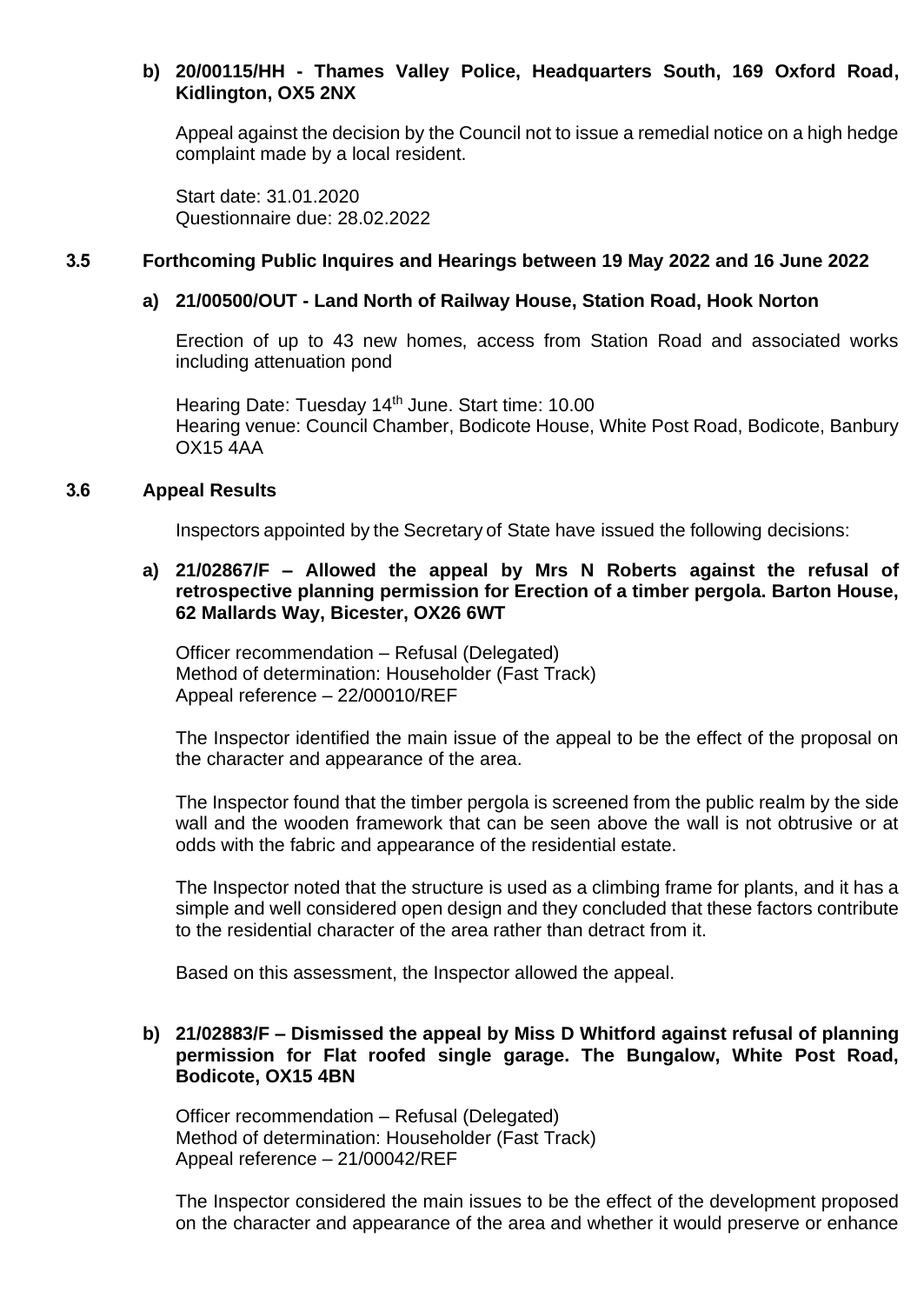the character and appearance of the Bodicote Conservation Area and the setting of nearby listed buildings.

The Inspector noted that the frontage of the host property is relatively open and found that the proposed garage would be quite prominent and conspicuous in the street scene and that its flat roof design would be at odds with the prevailing form and pattern of development.

The Inspector held that the suggested benefits of the proposal in screening waste bins, car and garden equipment "would be greatly outweighed by the harmful visual presence of the building itself".

The Inspector concluded that the design and materials, siting and prominence of the proposed structure would harm the general character and appearance of the area. The Inspector also found that the proposal would neither preserve or enhance the character or the appearance of the Conservation Area and would not preserve the setting of the listed building of Brown Thatch.

Therefore, the Inspector dismissed the appeal.

#### **c) 21/00923/F – Dismissed the appeal by Mr F Shakerchi against the refusal of planning permission for Demolition of bungalow and replace with 5 no apartments (Re-submission of and amendments to 17/00917/F). 43 Oxford Road, Kidlington, OX5 2BP**

Officer recommendation – Refusal (Delegated) Method of determination: Written representations Appeal reference – 22/00005/REF

The Inspector identified the main issues of the appeal to be the effect of the development upon the character and appearance of the area and the effect of the development upon the living conditions of occupiers of the neighbouring properties of nos. 41 and 45 Oxford Road, with particular regard to outlook and light.

On the first issue, while the street scene contains a mix of buildings that vary significantly in their scale and appearance, the Inspector found that the mixed forms of roof would be available from a public vantage point on the Oxford Road which would result in an awkward and unattractive presence within the street scene, and an unsympathetic addition to the character of the area. He held that it would represent a poorer quality of design than that previously permitted.

On the second issue, the Inspector held that appeal proposal would not have a significant enclosing effect on the side elevation windows serving no. 41 meaning that the proposed development would not cause harm to the living conditions of the occupiers of no. 41 in respect of outlook and light.

The Inspector found that the relationship of the proposed building with the window serving no. 45 would remain similar and due to the existing site context found that the proposal would not materially worsen the sense of enclosure, outlook, or natural light to the occupiers of no. 45.

However, for visual amenity reasons, the appeal was dismissed.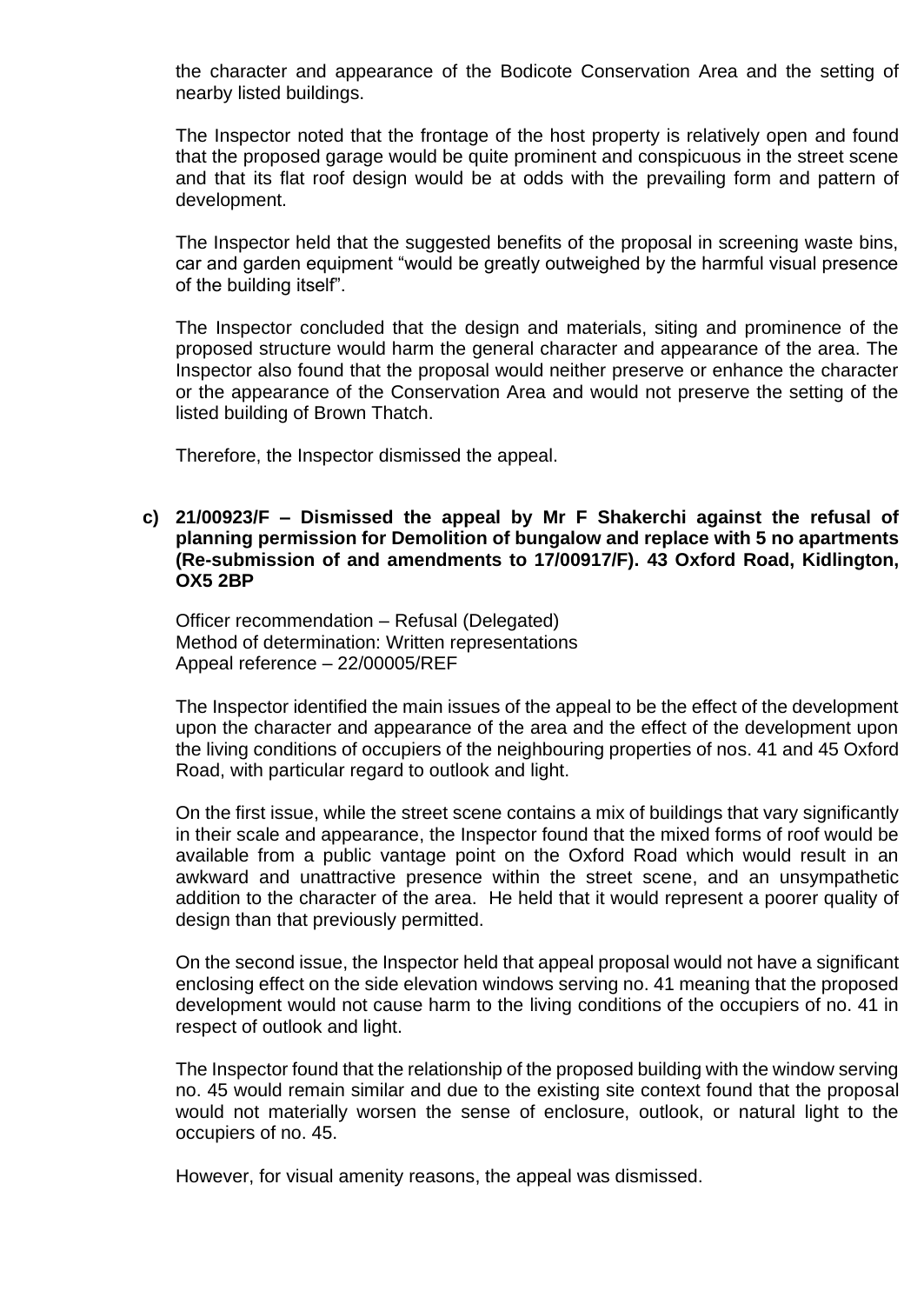**d) 20/01762/OUT – Allowed the appeal by Mr Collisson against non-determination of the planning application for Outline planning application for five dwellings, with all matters reserved except means of access. Land to the Rear of Home Farm Close, Ambrosden, OX25 2NP.**

Officer recommendation – No decision. Appeal against non-determination Method of determination: Written representations Appeal reference – 22/00002/NON

The application sought outline permission for 5 dwellings. The appeal was against nondetermination.

The Council indicated it would have refused the application on the basis of it being piecemeal development of a wider site suitable residential site which would result in the wider site not requiring affordable housing or other infrastructure contributions and would also impact on the design quality of the final development.

The inspector considered that the appeal site and surrounding sites have a clear visual and physical relationship, and such an approach would enable a broader assessment of the implications of development that would possibly facilitate the delivery of important affordable housing. However, he noted that the parcels of land are within separate ownership and a comprehensive form of development would not appear to be forthcoming.

He considered that the NPPF offered support for the Council's approach, but he noted that the Council does not have any specific policies that requires a comprehensive approach. He went on to note that the Council had not used the tools in the NPPF such as compulsory purchase powers, production of character assessments or masterplans to guide development towards a more comprehensive approach.

The Inspector noted that the NPPF is clear that the planning system should be genuinely plan-led, and held that on the basis of the evidence before him, local planning policy did not support the approach taken by the Council.

As such the appeal was allowed.

A separate costs application by the appellant was refused. The Inspector found that the Council's approach was not without merit, that its desire to make effective use of land was supported by the NPPF, that it had provided a well-articulated case at appeal and had fully justified its concerns.

**e) 21/01403/F – Dismissed the appeal by Mr A Bawa against refusal of planning permission for Two storey extension and conversion into two separate studio flats - with on plot parking and electric vehicle charging points (resubmission of 20/01937/F). 5 Chichester Walk, Banbury, OX16 1YP**

Officer recommendation – Refusal (Delegated) Method of determination: Written representations Appeal reference – 22/00015/REF

The Inspector identified the main issue of the appeal to be the effect of the proposal on the provision of parking and on highway safety.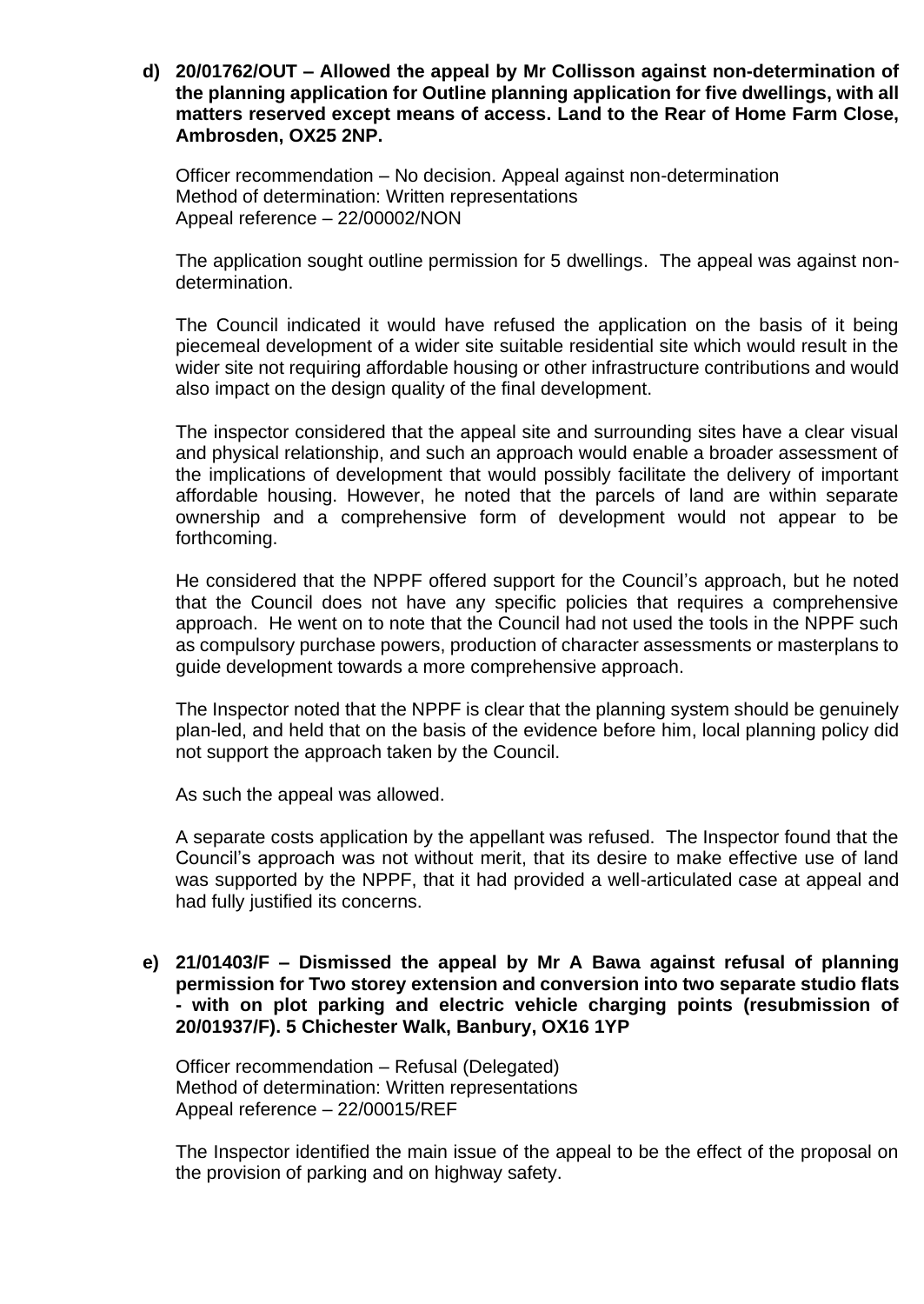The Inspector found that the development proposed would not make reasonable parking provision for the additional residential unit and the deficiency would be likely to increase parking stress in the area and result in more indiscriminate parking around the highway which would not be in the interests of highway safety.

The Inspector dismissed the appeal.

### **f) 21/01474/F – Dismissed the appeal by Mr M Masih against the refusal of planning permission for Change of use of amenity land to domestic garden and single storey side extension. 35 Longleat Close, Banbury, OX16 9TG.**

Officer recommendation – Refusal (Delegated) Method of determination: Written representations Appeal reference – 22/00012/REF

The Inspector identified the main issue of the appeal to be the effect of the development on the character and appearance of the area.

The Inspector found that the proposed development would be noticeably closer to the footway than the side of the existing house and the separation between the extension and proposed boundary would be set away for the pavement edge would be modest. As such the proposal would be a prominent feature in the street scene.

The Inspector also found that the proposed development would project forward of the largely consistent building line formed by the dwellings to the rear of the appeal site meaning that it would diminish the open aspects of the locality and would be unsympathetic to the existing pattern of development. The proposed development would also reduce the openness of the grassed area.

The Inspector concluded that the development would be detrimental to the character and appearance of the area and so it would not accord with development plan policies when read as a whole. Accordingly, the Inspector dismissed the appeal.

A separate costs application by the appellant was refused. The Inspector noted that the Council had given the appellant forewarning of its intention to refuse the planning application, that the case officer had agreed an extension of time as requested by the applicant's agent, showing it had been open with the applicant, and had provided an opportunity to respond to concerns. The Inspector agreed that it was reasonable for the Council to conclude that other developments highlighted by the appellant failed to set a precedent that was bound to be followed in the determination of the appeal proposal.

### **g) 21/00824/OUT – Allowed the appeal by Mr J A Calcutt against refusal of planning permission for Outline application for the erection of a detached dwelling (3-bed) & associated works. Land Adj To Allotments Off Duns Tew Road, Hempton, OX15 0QZ.**

Officer recommendation – Refusal (Delegated) Method of determination: Written representations Appeal reference – 22/00015/REF

The Inspector identified the main issue to be whether the development would be in a suitable location having regard to the development plan policies, the provisions of the NPPF and accessibility to services.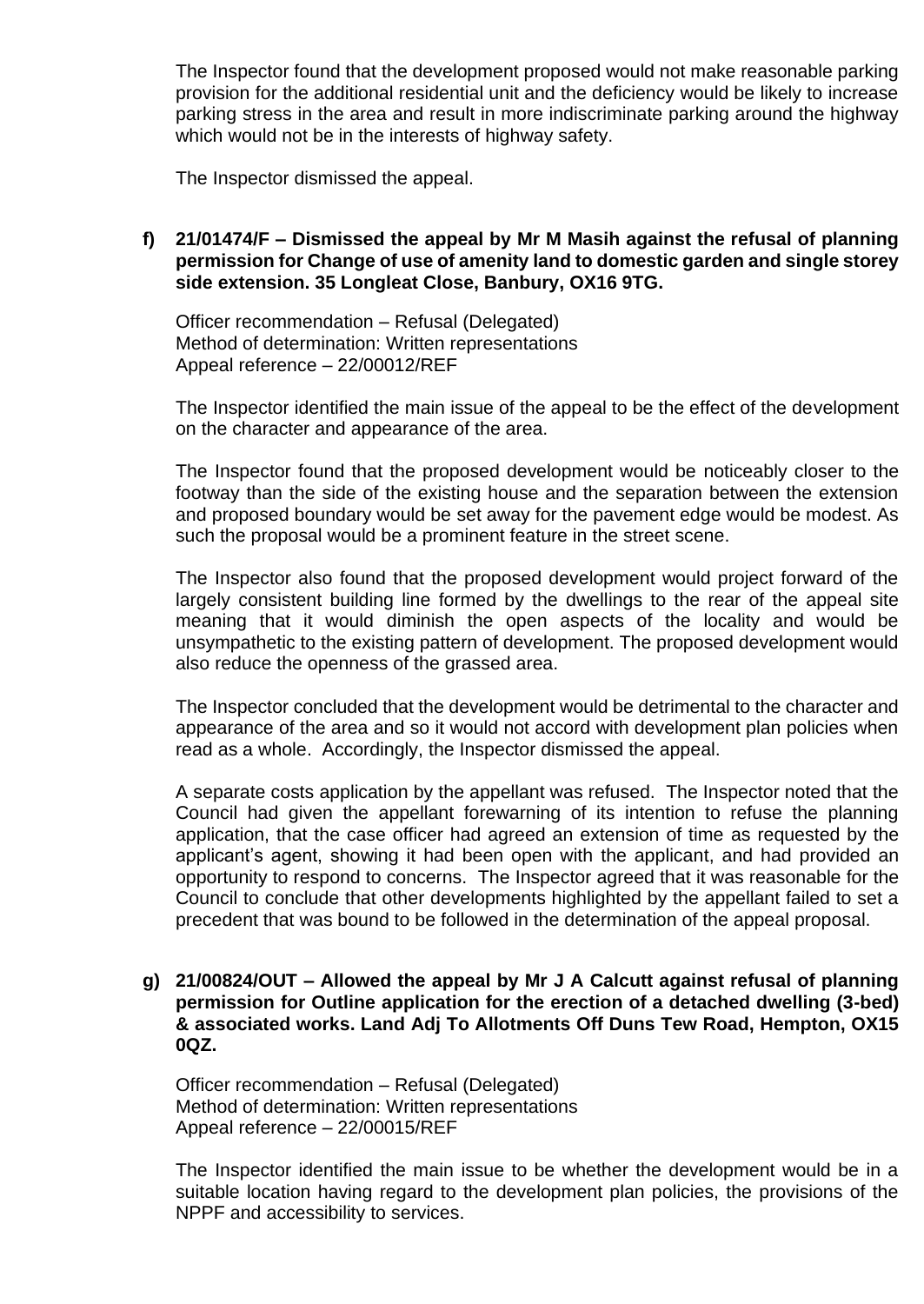The Inspector found that the development would lie within the built-up part of the village of Hempton as it would be between the barns and dwellings. Whilst Hempton has very few facilities and services, the Inspector noted the explanatory text to Policy Villages 1 with regard to proximity to settlements that do, designating them as satellite villages. In this case, Deddington would be a short drive from the development, and there is a dedicated walkway and cycleway between the two villages. The Inspector therefore concluded that the development would be in a suitable location in respect of access to services.

The Inspector allowed the appeal.

A separate costs application by the appellant was refused. The Inspector disagreed with the appellant that the Council had failed to produce evidence to substantiate its objections, found that the Council's appeal statement set out a coherent case for refusing planning permission and was clearly based on accurate facts relevant to the proposal, that its opinion on the relevant issues was fair and clearly explained, and that the case turned on matters of planning judgement.

An application for costs was dismissed.

# **4.0 Conclusion and Reasons for Recommendations**

The report provides the current position on planning appeals which Members are invited to note

## **5.0 Consultation**

None.

# **6.0 Alternative Options and Reasons for Rejection**

None. The report is presented for information.

### **7.0 Implications**

# **7.1 Financial and Resource Implications**

There are no financial implications arising from this report. The report is for information only. The cost of defending appeals is met from existing budgets other than in extraordinary circumstances.

Comments checked by: Janet Du Preez, Service Accountant, 01295 221606 [janet.du-preez@cherwell-dc.gov.uk](mailto:janet.du-preez@cherwell-dc.gov.uk)

#### **7.2 Legal Implications**

As this report is purely for information there are no legal implications arising from it.

Comments checked by: Matthew Barrett, Planning Solicitor, 01295 753798 [matthew.barrett@cherwell-dc.gov.uk](mailto:matthew.barrett@cherwell-dc.gov.uk)